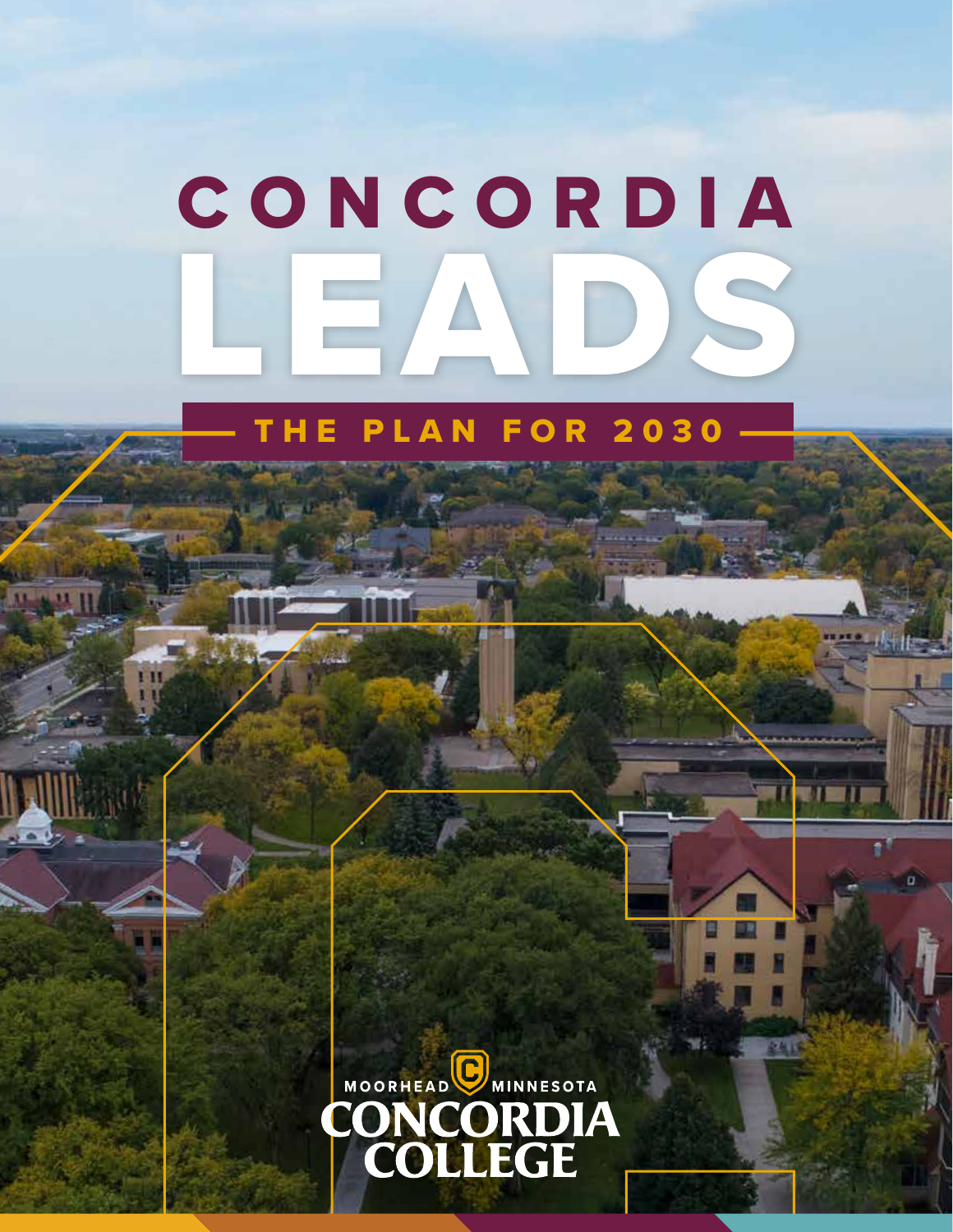

# We learn, we lead, for the sake of the world.

Rooted in the freedom of God's love and grace, we will educate resourceful 21stcentury learners to become accomplished professionals, courageous citizens, and transformational leaders who build a world more joyful and more just.

*The purpose of Concordia College is to influence the affairs of the world by sending into society thoughtful and informed men and women dedicated to the Christian life.*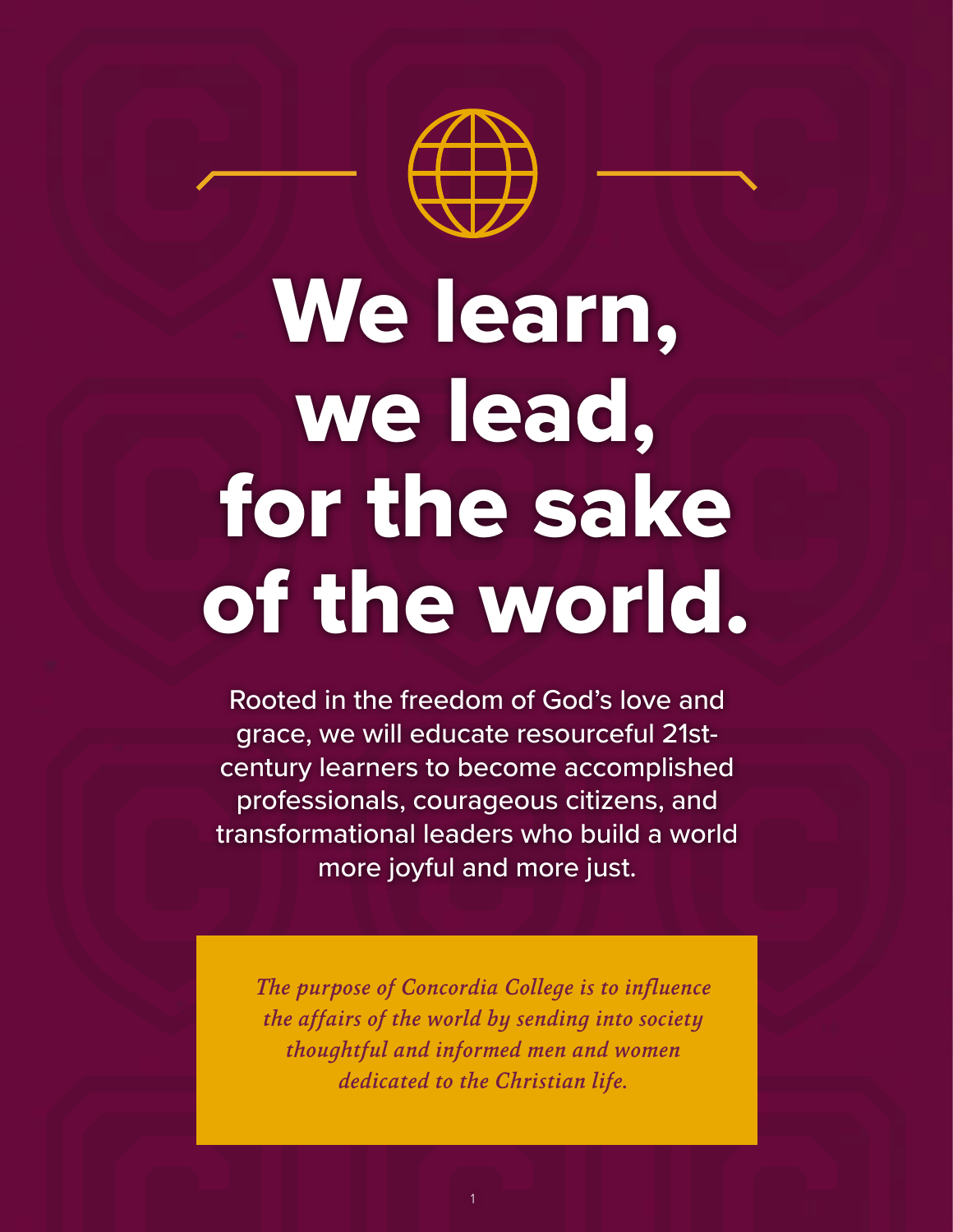

## We learn, we lead for the sake of the world.

Concordia will set the national standard for new learning that enables our students to flourish in a radically changed workplace and to address the major challenges of this still new century, inspired in mission to change the world.

## Rooted in the freedom of God's love and grace:

The Lutheran tradition of Concordia understands faith to be a liberating thing: one that frees us to do boldly what is good, including teaching, learning, and loving our neighbor.

## Concordia will educate resourceful 21st-century learners:

Our mission makes clear that we influence the world through "thoughtful and informed men and women" – those who learn with us. Challenged and inspired by the liberal arts, they will become resourceful in addressing the major questions of the 21st century through the practice of integrating knowledge across disciplines, across experience in and out of formal instruction, and across communities both in person and virtual.

## To become accomplished professionals:

For each undergraduate, we will offer a distinctive experience that unites the power of integrative learning, the exploration of vocation, and guided preparation for grad school and/or employment. For learners returning post baccalaureate, we will offer opportunity and resources at major transitions in their professional lives – advancing their development and their capacity for purposeful work.

## Courageous citizens:

Uniting the strengths of the undergraduate college (founded by immigrants eager to make their mark in a nation new to them) and Concordia Language Villages (founded in the midst of the Cold War), we will cultivate a vigorous civility and leadership for the common good enriched and ennobled by diversity.

## And transformational leaders:

As we look to the second quarter and second half of this century, we will send out leaders quick of mind and generous of soul: ready to frame responses to change in our natural environment, technologies, work, and communities. We will become a central resource for the strength of the Red River Valley and an exemplar for higher education far beyond.

## Who build a world more joyful and more just:

Embracing the audacity of our mission, our end is nothing less than to make whole a broken world. To that great work of our lives we bring our creativity and our commitment to the beloved community.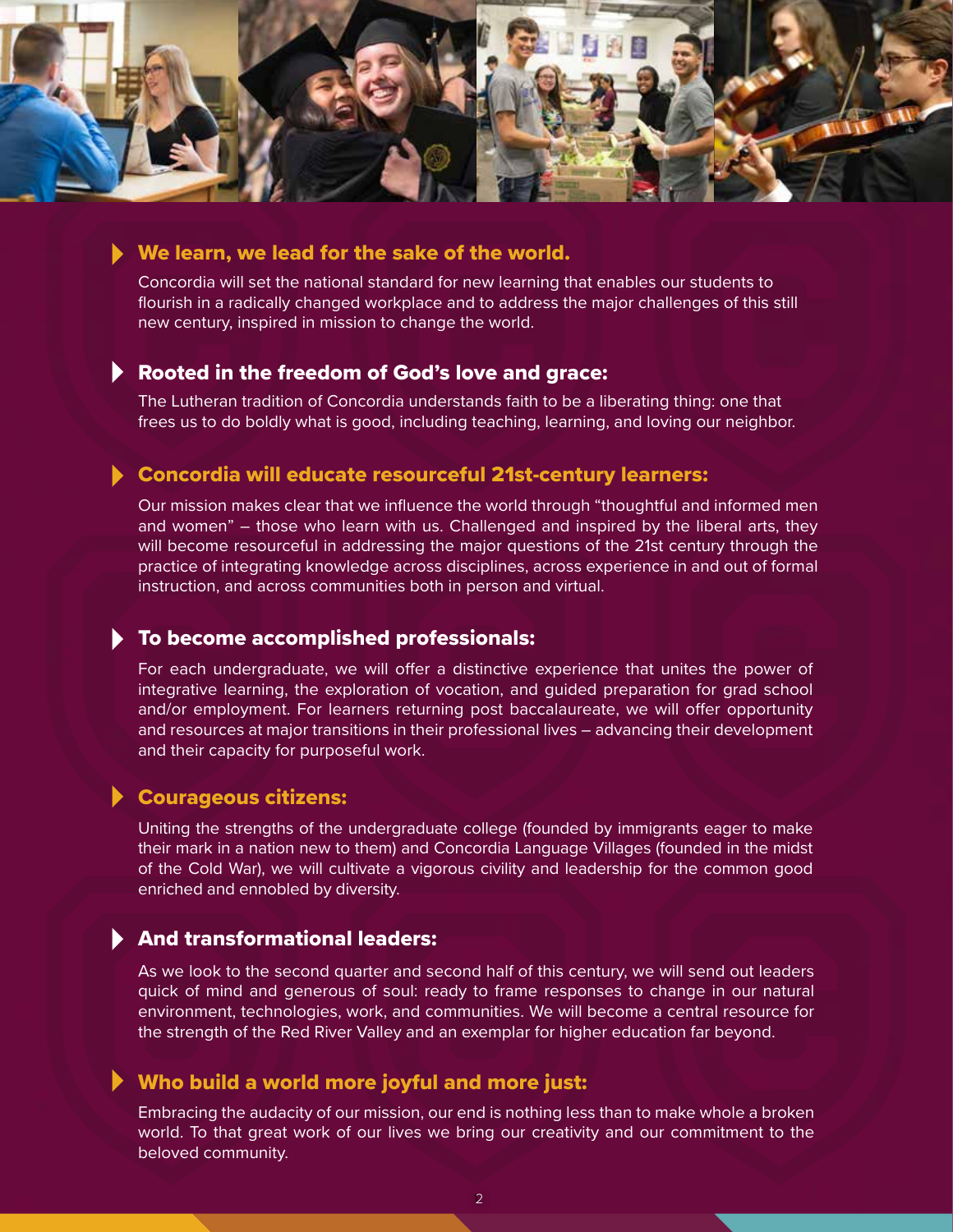

## TRANSFORMATIONAL LEARNING

Knowing the fast-evolving nature of global communities and of the human work that sustains them, **Concordia will offer a transformative education that shapes 21stcentury learners ready to address complex challenges in their professional, public, and personal lives with agility, imagination, and moral insight.**



To realize this goal, Concordia will:

**Enact an interdisciplinary and issue-based approach to teaching and learning that embraces integrative learning as a defining characteristic of a Concordia education.**

- Reorganize academic programs and the daily calendar to focus time, resources, and creativity for integrative learning and innovation.
- **Leverage the expertise of all faculty and staff so that students can** integrate their academic and co-curricular experiences, reflecting on the value of these experiences and applying them to challenges in college and after.
- Design a new common curriculum focused on collaborative, interdisciplinary approaches to meeting contemporary challenges and addressing big problems.
- Develop an alternative within the common curriculum that serves as an experimental space for new teaching and learning experiences that challenge traditions and encourage risk.
- Link the discoveries of integrative learning to a practice of vocational discernment leading all students to clarify and embrace next steps in their personal and professional lives, during and beyond college.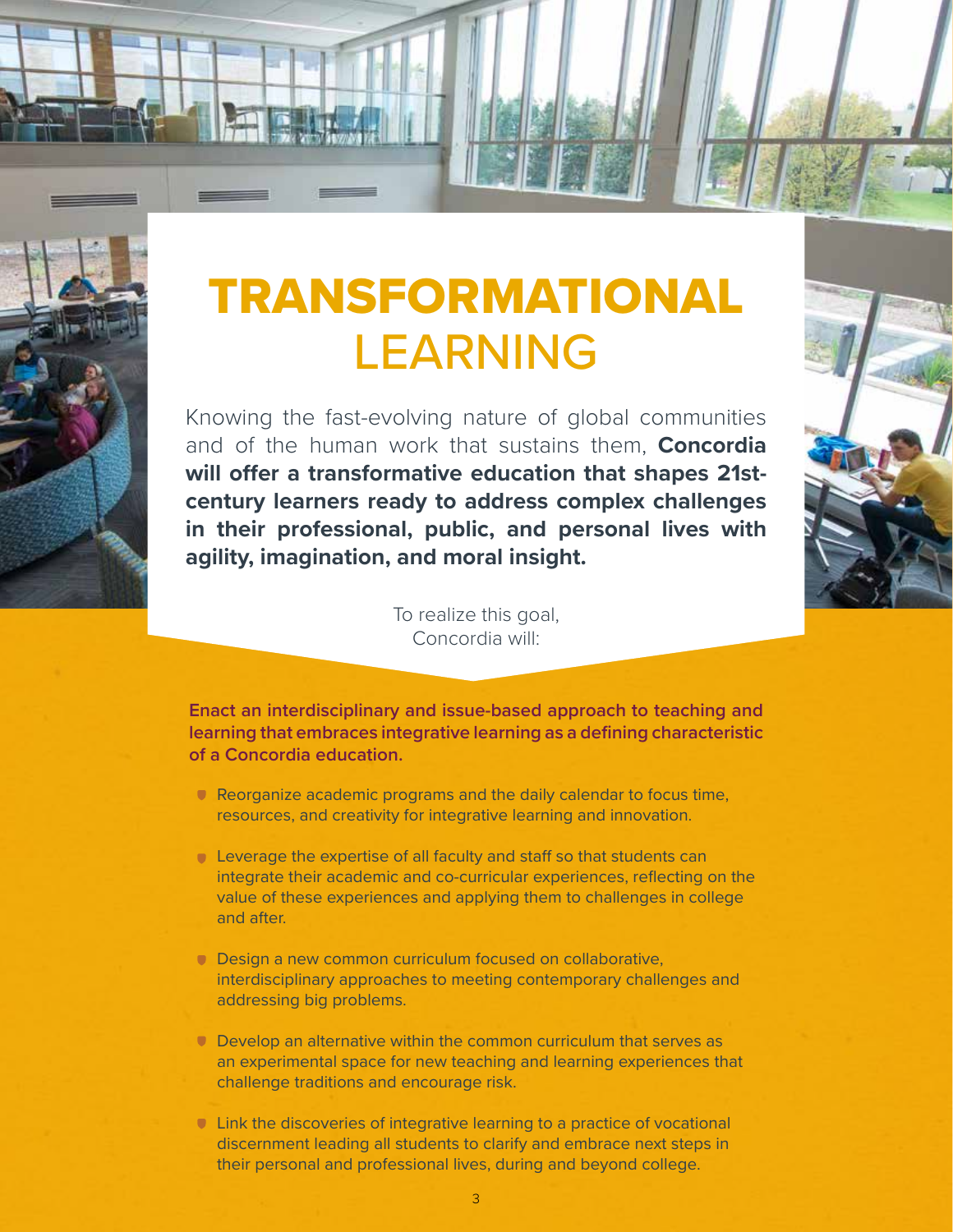**Construct for all undergraduates a global Concordia education focused on engaging the compelling challenges that transcend cultural, ideological, and national borders.** 

- Affirm the intellectual power and perspective of increased domestic and international diversity in those who learn, teach, and work at Concordia.
- Shape the new common curriculum around challenging problems of regional significance and global scope.
- Build intercultural and interfaith competencies and relationships for learning, dialogue, and shared service.
- Seek accessible student opportunities for learning in diverse settings beyond the classroom, both in the United States and around the world.

**Expand Concordia's footprint in pre-college and post-baccalaureate education, under the leadership of the Continuing Studies Office (CSO) and across college departments and programs.**

- Establish policies and overarching priorities for credit and non-credit programming offered through the CSO, including evaluation criteria and revenue growth and management.
- **Engage Concordia graduates and others as learners continuing their** education for career advancement and personal growth, and as professionals sharing their expertise and experience with students.

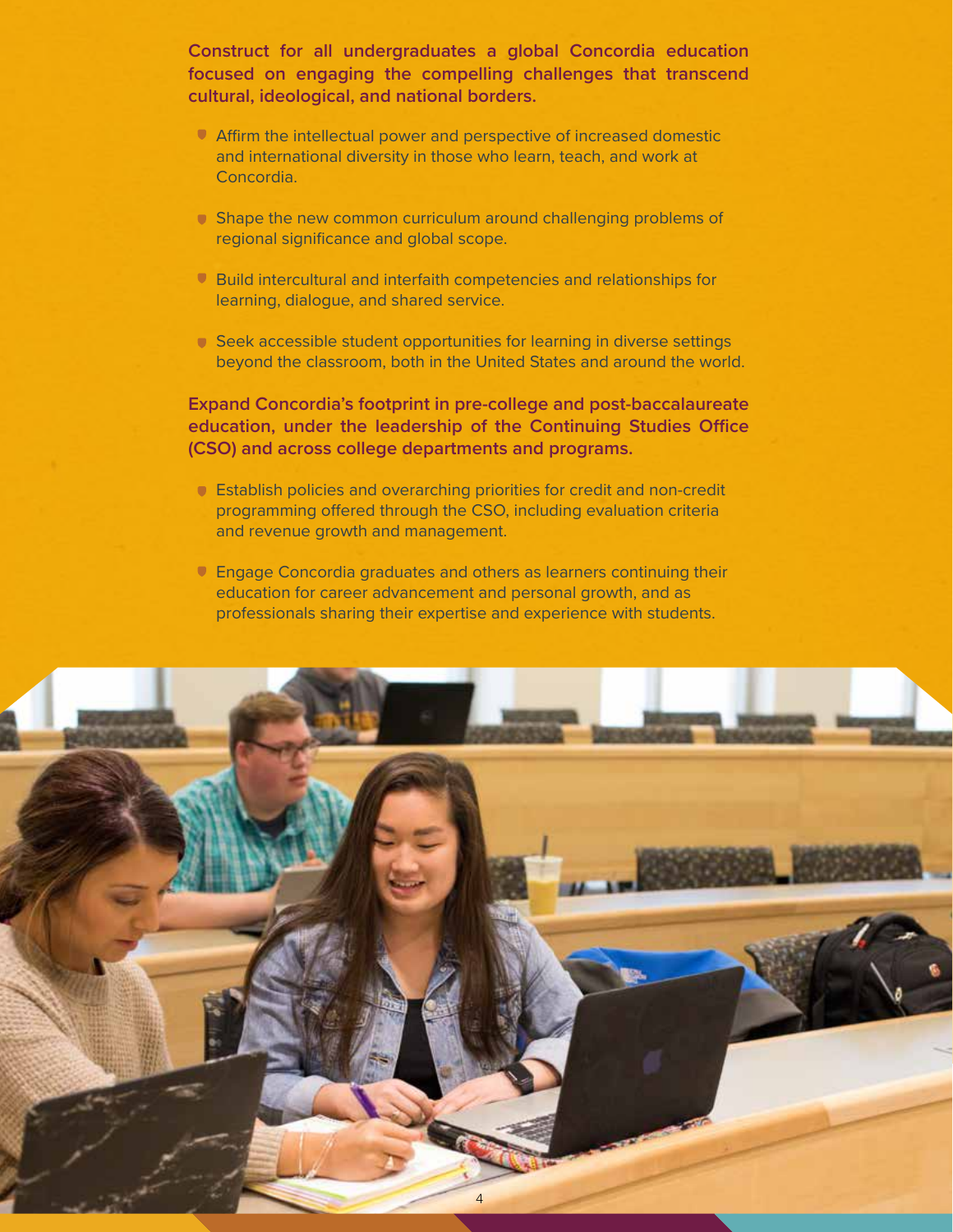## EXCELLENCE THROUGH DIVERSITY

**DOVRE CAMPANILE** 

> Recognizing that a transformative education calls us to learn across difference, **Concordia will affirm a diversity of identities, experiences, and perspectives as a condition of institutional excellence, leading all who study and work here to honor difference with respectful understanding and to practice courageous citizenship for the common good.**

> > To realize this goal, Concordia will:

**Become a diverse and inclusive college community in which every member feels a sense of belonging.**

- Implement training programs and initiatives to increase intercultural understanding and communication among college faculty, staff, and students.
- Recruit, support, and graduate a diverse student body that celebrates interdependence, joins in dialogue, and is supported in a culture that adapts to its students.
- Recruit and support a diverse faculty and staff who model the experiences, curiosity, and commitment that the faculty and staff seek to instill in our students.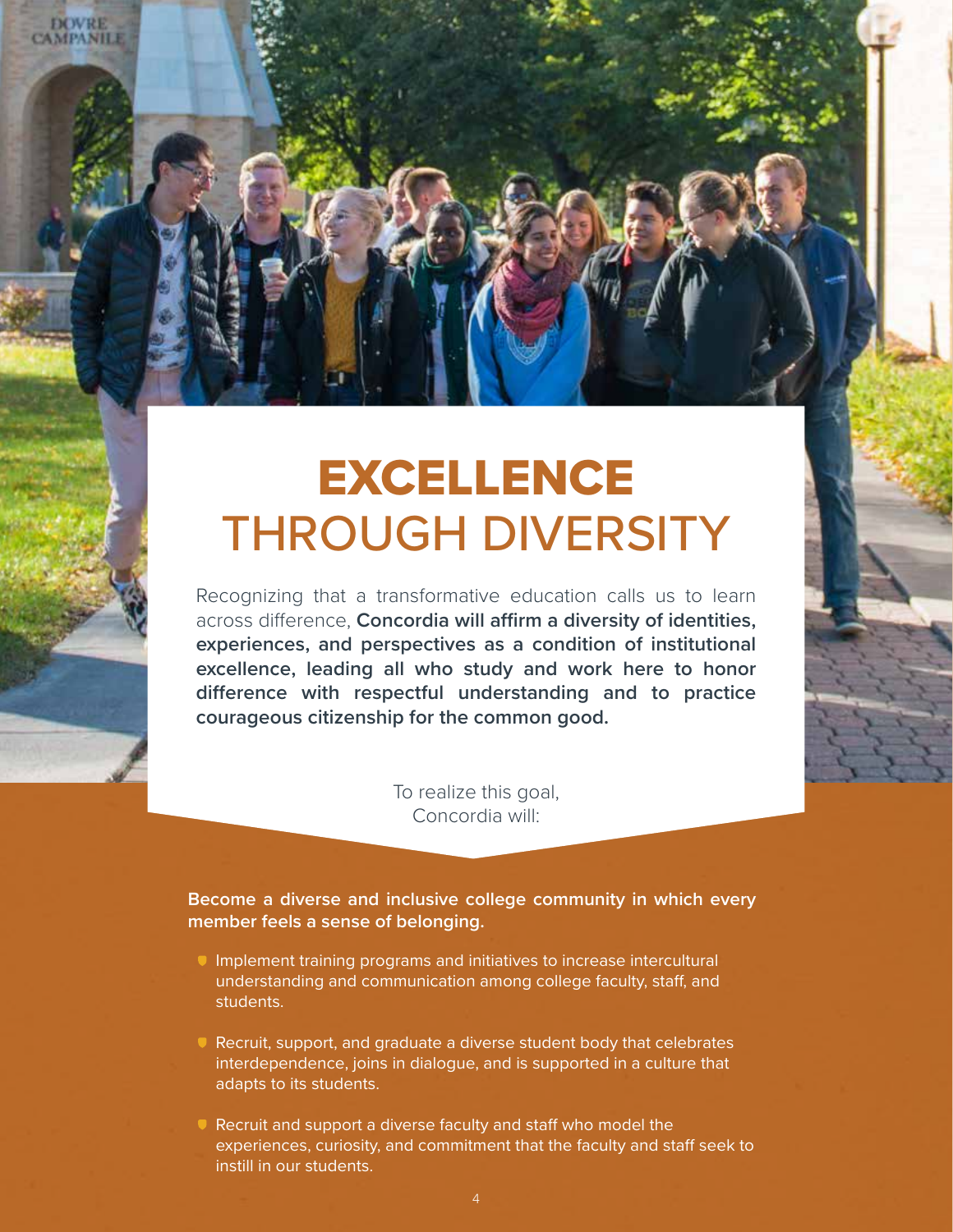### **Learn through discovery of difference and lift up a common humanity.**

- Incorporate diversity of identity, experiences, and perspectives into a new common curriculum.
- Deepen relationships that arise from a multi-faith community committed to the practice and study of religion, meaning, values, and faith.
- **Broaden campus arts offerings to reflect the growing diversity of the** campus community and create more inclusive cultural expressions.

**Create an educational endeavor, shared between Concordia Language Villages and Concordia College, worthy of national attention, that builds public support for global understanding and language and cultural study.** 

- Establish a task force from those engaged in global, language, and cultural education at Concordia, to identify the intersections of expertise at Concordia and opportunities to exercise thought leadership in civil dialogue and shared problem-solving.
- **IDENTIFY CONTROLLET IN A LOCAL THE UP IN A LOCAL THE UP IN A LOCAL THAT IS NOT THAT IS NOT THAT IS NOT THAT IS NOT THAT IS NOT THAT IS NOT THAT IS NOT THAT IS NOT THAT IS NOT THAT IS NOT THAT IS NOT THAT IS NOT THAT IS NO** supporters, and scope of operations.
- G Secure sponsorship both for the budget and for the national visibility of this programming.

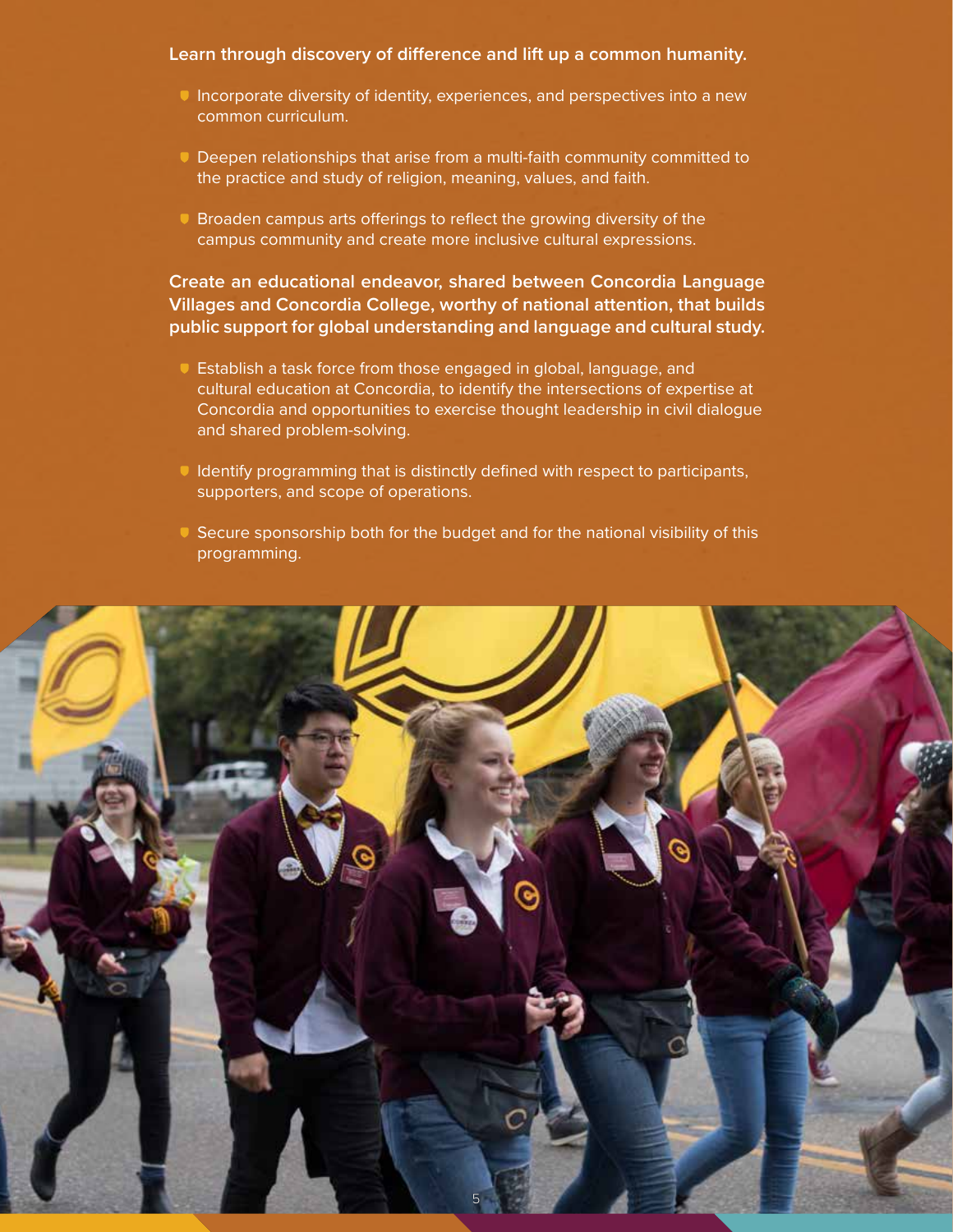# WHOLENESS AND HEALTH OF THE **COMMUNITY**

Understanding the desire for individual wholeness and right relationships with neighbors near and far, **Concordia will cultivate the growth and well-being of students, faculty, and staff; demonstrate resilience in response to change; and practice transformational leadership to work collectively for the greater good of neighbors and the planet.** 

> To realize this goal, Concordia will:

**Devise and implement faculty and staff professional development programs to achieve personal, professional, and institutional goals.**

- Build the capacity of faculty and staff to achieve the college's strategic initiatives of transformative education and learning across difference.
- Initiate a formal professional development program for staff.

## **Build and implement practices that foster well-being and spiritual growth among all who learn and work at Concordia.**

- Deepen, expand, and practice a campus ministry of daily living embodied in radical hospitality and belonging, wholeness in student development, and faith active in love of neighbors, local and global.
- Establish a center for holistic health that reimagines the college's current student counseling and health services through a service model that develops students into proactive caretakers of their own health and wellness.
- Redefine faculty and staff roles, responsibilities, and organizational processes to capitalize on individual strengths and interests, to tend to the well-being of our faculty and staff, and to carry out the shared priorities of the college.
- Ensure that a review and revision of the daily calendar contributes to the well-being of faculty, staff, and students.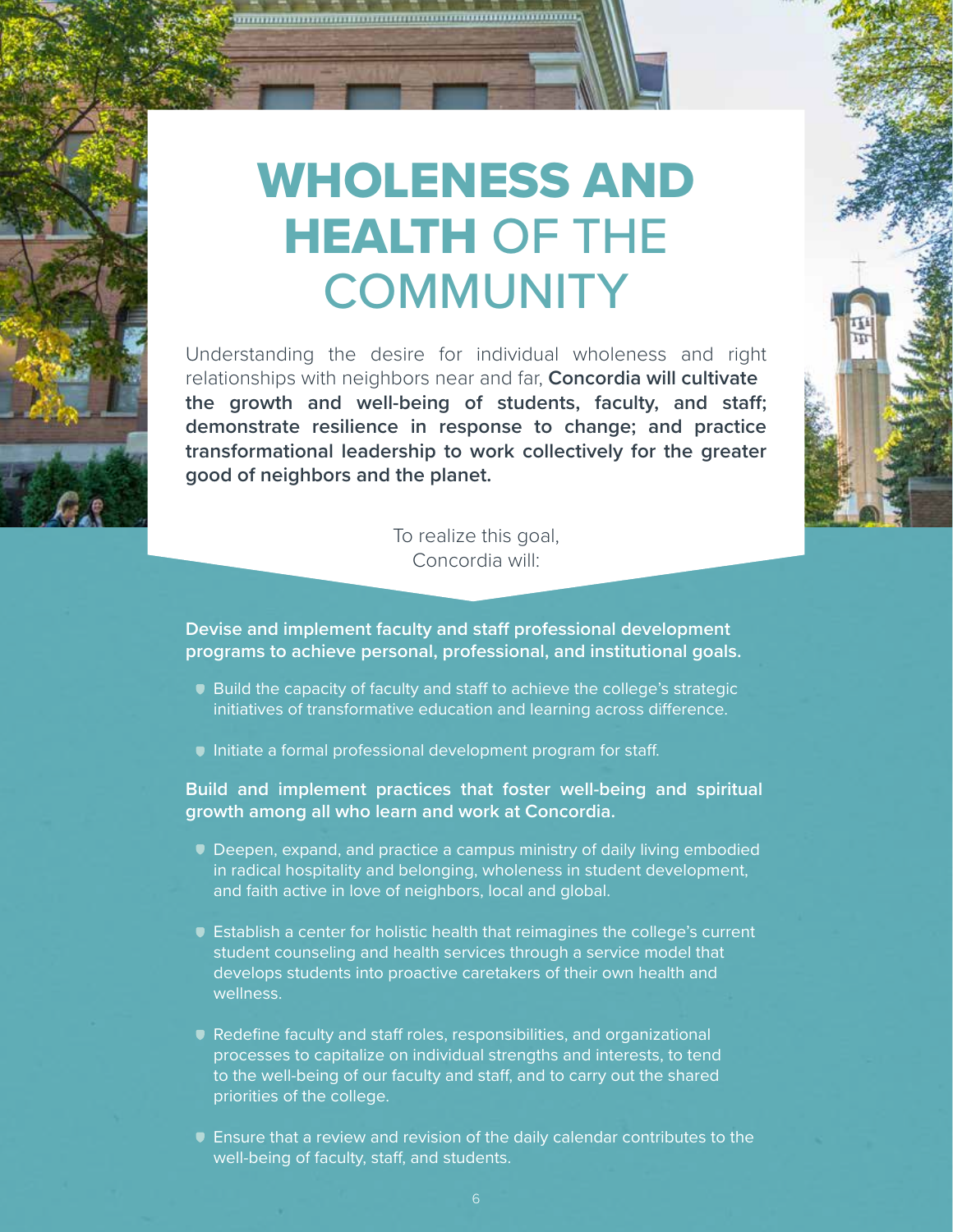**Deepen the college's connections with the local region, working in collaboration with partners committed to building stronger communities.**

- Expand integrative learning and PEAK opportunities in partnership with local organizations.
- Enhance the college's infrastructure, support, and coordination of community engagement.
- Work with community partners to increase resilience to adapt and flourish in the face of climate change and ecological decline.
- **Collaborate with Moorhead and Fargo partners on community** development projects in arts, athletics, education, and sustainability.

## **Exercise bold leadership in responding to climate change, ecological decline, and environmental injustice.**

- Develop and implement a climate action plan that sets out strategies and timelines for reducing carbon emissions.
- **Promote ecological health and reduce the negative ecological and** environmental impacts of college operations.
- Make sustainability, climate change, and resilience key aspects of the curriculum and other educational experiences for all students.

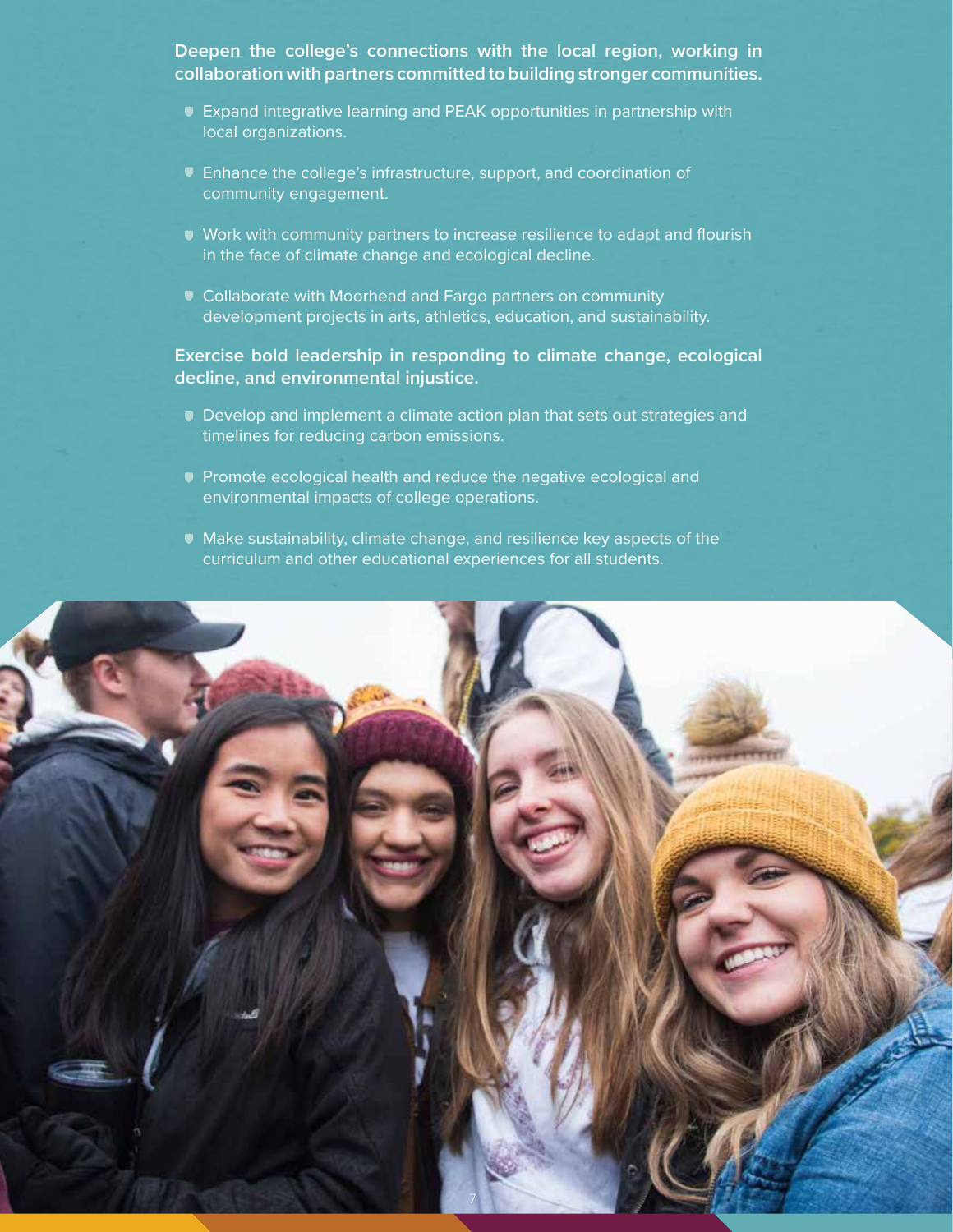To realize this goal, Concordia will:

**that learns and leads for the sake of the world.**

FINANCIAL

**C DONGORDIA BOL** 

FOUNDATION

Seeing clearly higher education's dual challenge of affordability and learning excellence, **Concordia will pursue entrepreneurial strategies to raise revenue, attract investment, streamline operations, and raise both institutional visibility and enrollment market share. This endeavor will engage the entire college community in creating, through its choices and actions, a Concordia** 

## **Pursue the growth and diversification of revenue streams to support Concordia's mission.**

- Increase the Concordia endowment to no less than \$200 million, no less than half of which is devoted to financial aid that offsets student tuition costs.
- Guide investment of endowment funds, under the leadership of the Board of Regents, to support the goals of the college plan.
- Reduce tuition costs for students and families through transformative philanthropy that increases funding for institutional aid and through a new consideration of students' on- and off-campus work during their college years.
- **I** Identify strategic opportunities and execute recruitment activities for enrollment growth. Areas of strategic focus will include targeted geographic territories, academic programs with capacity and demand, increased access and diversity, and the optimization of net tuition revenue.
- Create, fund, and execute an integrated marketing plan pursuing increased institutional visibility, market share, and understanding of the college's mission, distinction, and vision for the future.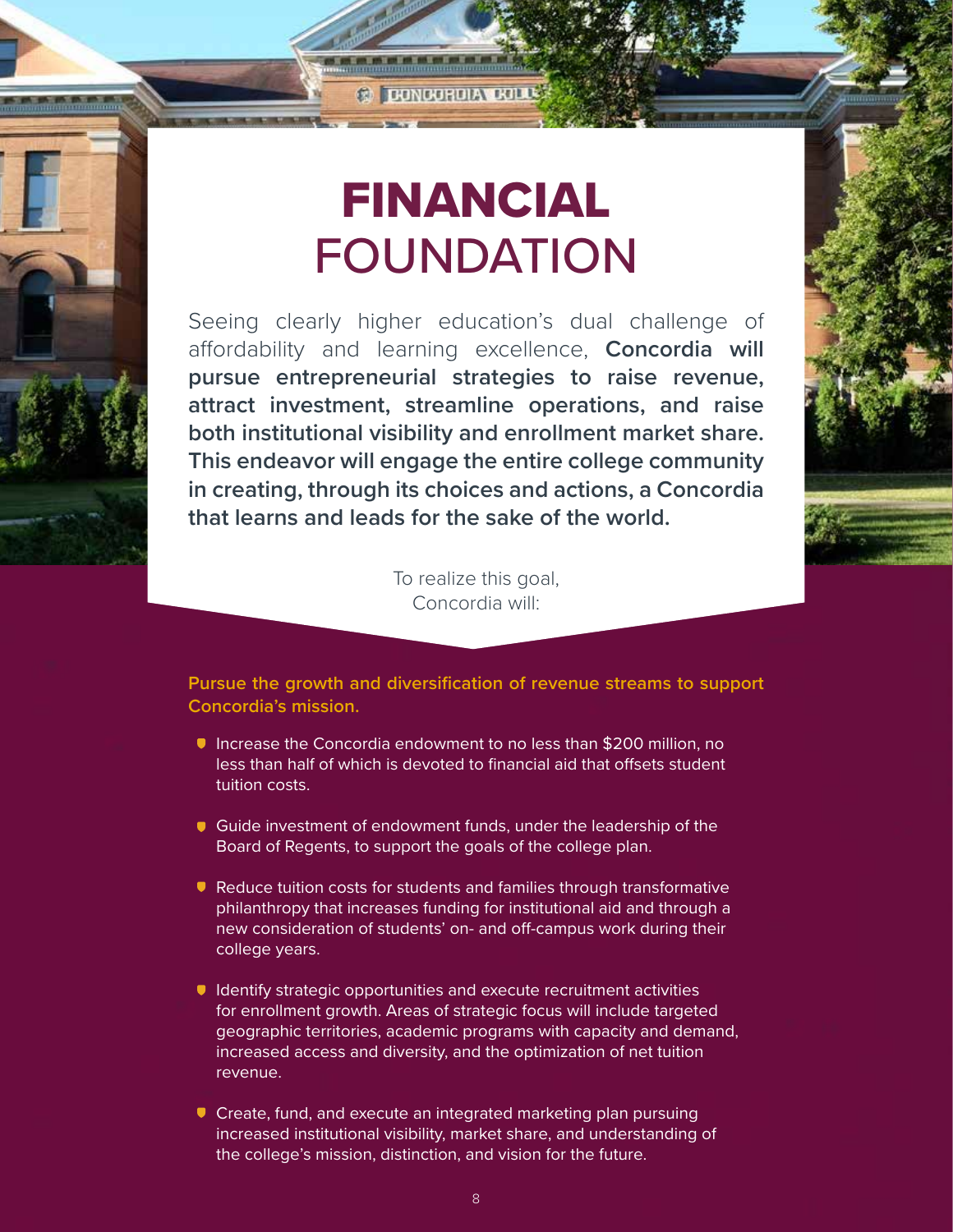**Demonstrate responsible organizational stewardship to maximize Concordia's human and physical resources.**

- Review and revise college organizational structures to facilitate institutional flexibility, growth, and efficiency.
- **I** Identify and communicate benchmarks for employee compensation to increase Concordia's competitiveness in hiring, retaining, and supporting its faculty and staff.
- **Prepare an updated plan for campus buildings and grounds that supports** strategic initiatives and anticipated campus needs.